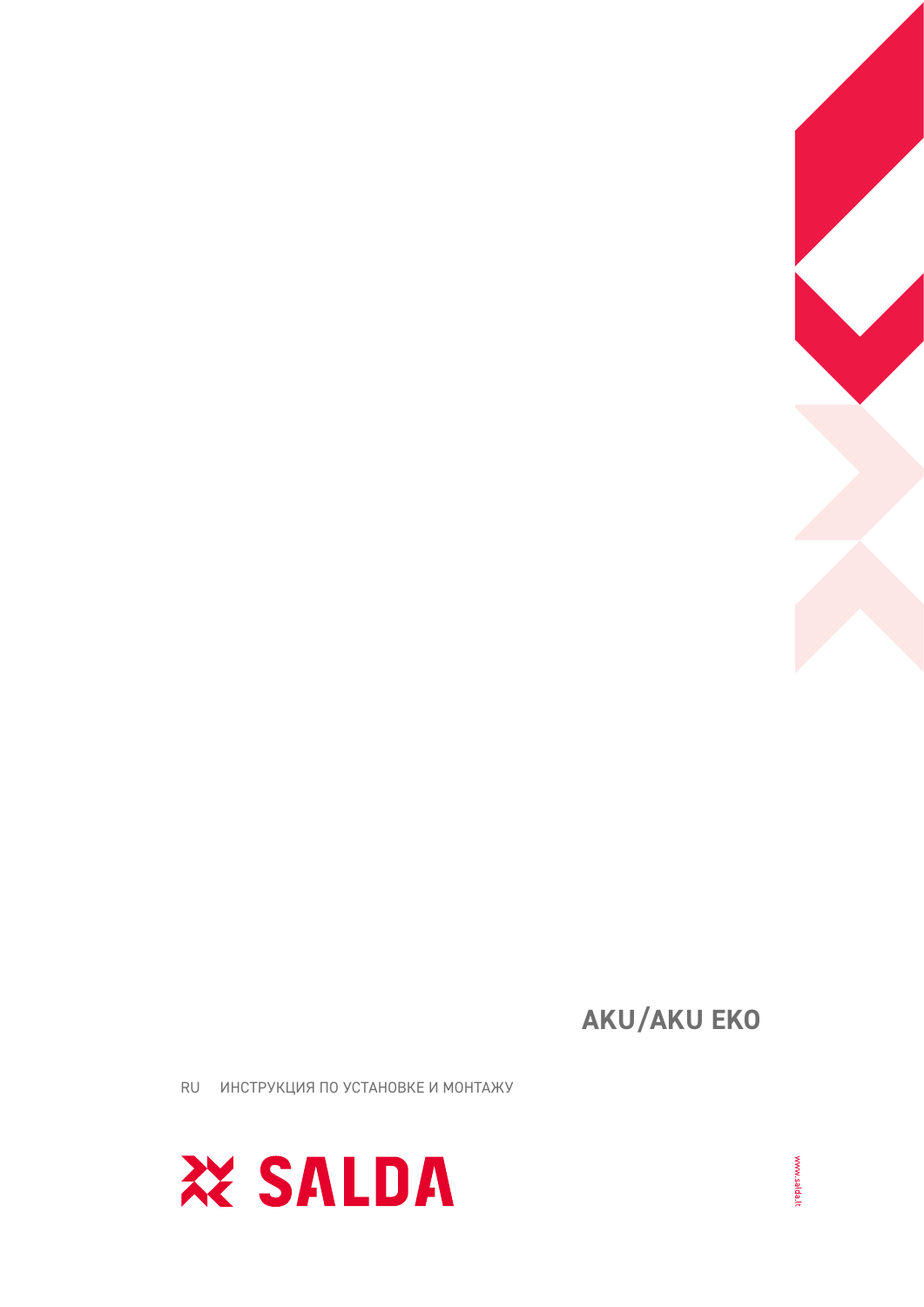#### **СИМВОЛЫ И МАРКИРОВК**



Рис. 1.1 – Техническая этикетка

1 - Логотип: 2 - Код продукта (SKU): 3 - Название продукта: 4 - Техническая информация: 5 - Номер серии и дата производства: 6 -**Место производства.** 



**Figure 1.2 - Indication for air flow direction.** 

## **ОБШАЯ ИНФОРМАЦИЯ**

.<br>Монтаж устройства может выполнять только обученный и квалифицированный лерсонал, знакомый с. монтажом устро их проверкой, обспуживанием и рабочими инструментами, необходимыми для проведения монтажных работ. n sa s # "

Если привеленная информация неясна или возникают сомнения относительно безопасности монтажа и эксплуа к производителю либо его представителю. & "

метройство может работать пищь при собп Устройство может работать лишь при соблюдении ниже перечисленных условий.<br>Категорически запрешается использовать устройство не по назначению или в не г

He TO DIACLMOND OF ASSAULT HIS DOMSPORTATION DIAGO OF DRAFCTS BUTCHES AND THE LIST OF THE CALIF. the contract of the contract of the contract of the contract of the contract of the contract of the contract of the contract of the contract of the contract of the contract of the contract of the contract of the contract o

при обнаружении неисправности необходимо увеломить об этом произвог тери с сперушенно постојешно с постојениот у седениот.<br>И сообшить ланные пуказанные на наклейке излелия and the account of the co # "  $\frac{1}{2}$  

при возникновании наисправностай запращается ра - " There are a strong the state of the state of the state of the state of the state of the state of the state of the state of the state of the state of the state of the state of the state of the state of the state of the st

 #( # TOO MARK THE TABLE TO A THE TABLE TO A THE TABLE TO A TABLE TO A TABLE TO THE TABLE TO A TABLE TO A TABLE TO A n a sh (  $\frac{1}{2}$  ,  $\frac{1}{2}$  ,  $\frac{1}{2}$  ,  $\frac{1}{2}$  ,  $\frac{1}{2}$  ,  $\frac{1}{2}$  ,  $\frac{1}{2}$  ,  $\frac{1}{2}$  ,  $\frac{1}{2}$  ,  $\frac{1}{2}$  ,  $\frac{1}{2}$  ,  $\frac{1}{2}$  ,  $\frac{1}{2}$  ,  $\frac{1}{2}$  ,  $\frac{1}{2}$  ,  $\frac{1}{2}$  ,  $\frac{1}{2}$  ,  $\frac{1}{2}$  ,  $\frac{$ 

препедательным это представляет.<br>Перед заказом и установкой оборудс <u>рыбранных усповиях.</u> and the company of the company of the company of the company of the company of the company of the company of the company of the company of the company of the company of the company of the company of the company of the comp  $\mathcal{L}$  and  $\mathcal{L}$  and  $\mathcal{L}$  and  $\mathcal{L}$  and  $\mathcal{L}$ 

## ТРАНСПОРТИРОВКА И СКЛАДИРОВАНИЕ

после распаковки устройства проверьте не было ли оно повремлено при транспортировке Монтаж п  $\frac{1}{2}$ the company of the company of the company of the company of the company of the company of the company of the company of the company of the company of the company of the company of the company of the company of the company

таковка авлае<br>Улаковка авлае Упаковка является только защитным средством!<br>При разгрузке и склалировании устройств исполі

- разрешения и исторического просто последника и продавать на странительности продавать на просто просто на ст<br>Не полнимайте устройства за поовола питания клеммные коробки, фланцы полачи или вытяжки возлуха. Избегайте сот VERBULLY BADATOVAOV  $\mathcal{L}$  is a set of the set of the set of the set of the set of the set of the set of the set of the set of the set of the set of the set of the set of the set of the set of the set of the set of the set of the set of th

До установки складируйте устройства в сухом помещении, в котором относительная влажность воздуха не превышает 70% (при — с советство в советство с советства в пределах от +5°С до +30°С. Место складирования должно быть зашищено от<br>температуре +20°С), средняя температура находится в пределах от +5°С до +30°С. Место складирования должно быть י<br>מם מו מוכסמת =>8?@B" =D?@=F8?@  

.<br>Устройства мо<br>Не рекоменду раксмандуатся хранить устройства на судале более свы, через при колонии более движные и при приведения на прив<br>Векомендуатся хранить устройства на судале более одного года. При условии более длительного судалирования дере необхолимо проверить, пегуо пи вращаются, полшипники (покрутить крыльцатку рукой) # 2002 | Participants of the Participants of the Participants of the Participants of the Participants of the Participants of the Participants of the Participants of the Participants of the Participants of the Participants "#% ( < ! B

## **НАЗНАЧЕНИЕ УСТРОЙСТВА**

Устройство используется в системах вентилирования и кондиционирования для подачи и вытяжки из помещения только чистого воздуха .<br>2 ΥΜΜΜΝΩΣΚΙΑΥ ΣΩΩΠΝΗΘΗΜΑ ΣΠΟΣΟΓΟΣΤΡΙΚΟΠΗΝ ΚΟΝΝΟΣΜΜ ΜΑΤΑΠΠΟΡ: ΠΩΣ ΒΑΠΙΑΣΤΡΙΑΓΟΣΟΜΡΗΝ ΚΟ ΟΤΗΟΠΙΑΗΜΑ ΚΙΠΜΗΝ ΠΠΑΣΤΜΑΣΣΑ ΠΑΡΜΗΑ: теритиканда колдонулган.<br>Көз частин тверлых - пипких и вопокнистых материалов)  $\frac{1}{2}$ ", "", " <u>"</u>  $\cdots$  =  $\cdots$   $\cdots$   $\cdots$   $\cdots$   $\cdots$   $\cdots$   $\cdots$   $\cdots$   $\cdots$   $\cdots$   $\cdots$   $\cdots$   $\cdots$   $\cdots$   $\cdots$   $\cdots$   $\cdots$   $\cdots$   $\cdots$   $\cdots$   $\cdots$   $\cdots$   $\cdots$   $\cdots$   $\cdots$   $\cdots$   $\cdots$   $\cdots$   $\cdots$   $\cdots$   $\cdots$   $\cdots$   $\cdots$   $\cdots$   $\cdots$   $\cd$ " G . н. " "The contract of the contract of the contract of the contract of the contract of the contract of the contract of the contract of the contract of the contract of the contract of the contract of the contract of the contrac Between the contract of the contract of the contract of the contract of the contract of the contract of the contract of the contract of the contract of the contract of the contract of the contract of the contract of the co

## **ОПИСАНИЕ**

Скорость двигателей вентиляторов изменяется при помощи внешнего сигнала PWM 0...10VDC или 10VDC.

элэрээтэ дэлгэл ээтэг зэлтлэлтэрээ томолоо.<br>На таабуюшиа обспуживания полшипники

тте тресутсщие сеступнисания педшининии<br>Интегрированная тепповая зашита пвигате Топшина звуко- и теплоизопяции стенок – 50 м

] 
^ `D8 TDAROLI ULU UHUWATODOR CKODOCTIA MAKCUMAULLUM TOK HA BLIXOUA - 3 MA  $\mathcal{L}(\mathbf{r}) = \mathcal{L}(\mathbf{r})$  is the set of  $\mathcal{L}(\mathbf{r})$  is the set of  $\mathcal{L}(\mathbf{r})$ # the makes. Finance Concept Common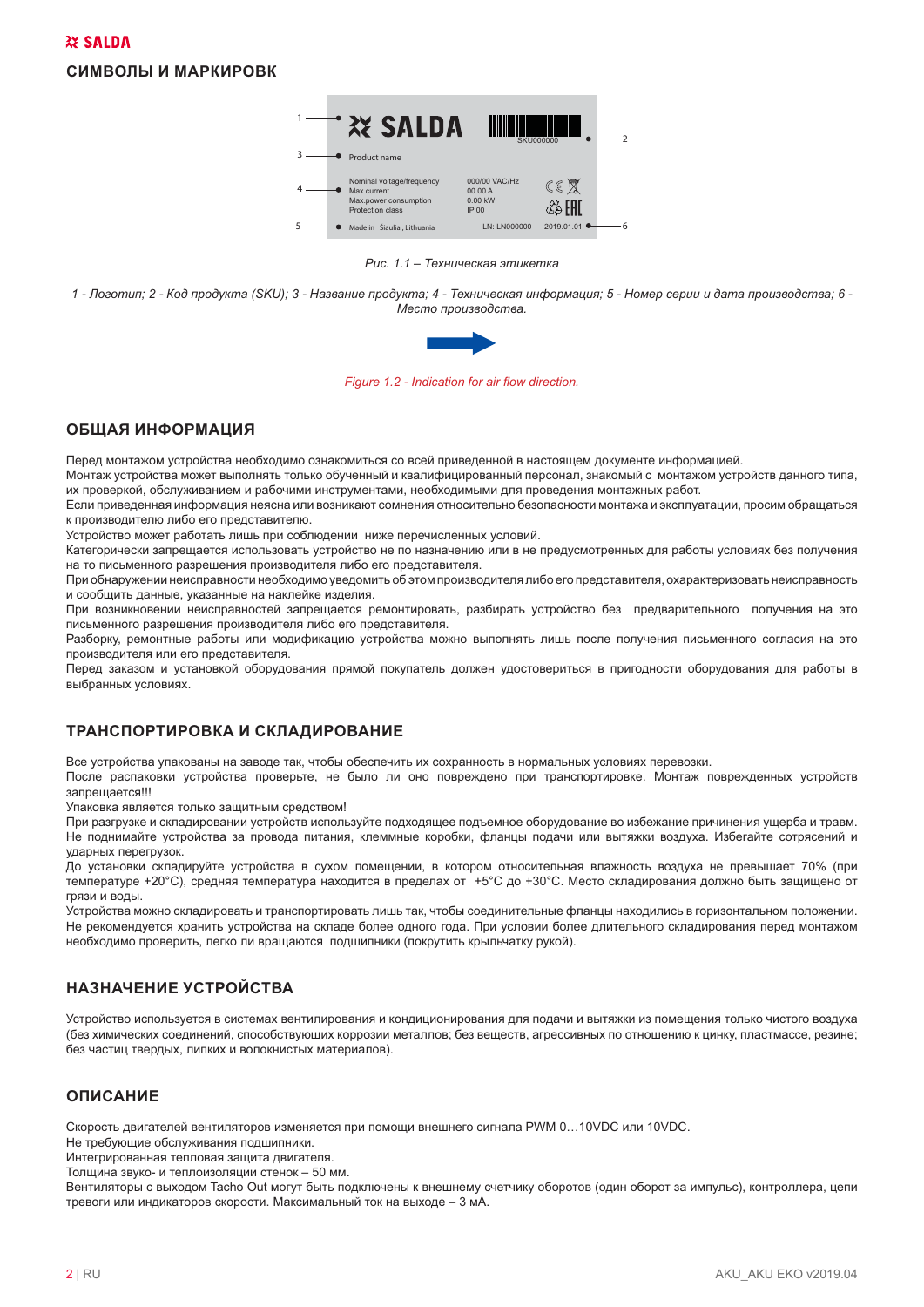## УСПОВИЯ РАБОТЫ

Устройства запрещается использовать в потенциально взрывоопасной среде.

Устройство предназначено для подачи и вытяжки из помещения только чистого воздуха (без химических соединений, способствующих коррозии металлов; без веществ, агрессивных по отношению к цинку, пластмассе, резине; без частиц твердых, липких и волокнистых материалов).

Для данных устройств не используется преобразователь частоты.

Устройство можно эксплуатировать только в закрытых помещениях.

Следует обратить внимание на максимально допустимую температуру воздуха окружающей среды.

#### МЕРЫ ЗАШИТЫ

Не используйте данное устройство для каких-либо иных целей, нежели это указано в его предназначении.

Не разбирайте и не модифицируйте никоим образом устройство. Это может вызвать механическую поломку или даже травму. При монтаже и обслуживании устройства пользуйтесь специальной рабочей одеждой и обувью. Будьте осторожны: углы и кромки

устройства и составляющих его частей могут быть острыми и ранящими.

Находясь рядом с вентилятором, не носите одежду с развевающимися частями, которые могут быть втянуты в работающий вентилятор. Все упакованные на заводе устройства не являются готовыми к использованию изделиями. Устройства могут эксплуатироваться лишь после подсоединения к воздуховодам или после установки защитных решеток в приточное и вытяжное отверстия.

Не суйте пальцы или другие предметы в защитные решетки приточных и вытяжных отверстий или в подсоединенный воздуховод. При попадании любого постороннего предмета в устройство немедленно отключите его от источника электропитания. Перед устранением постороннего предмета убедитесь, что какое бы то ни было механическое движение в устройстве прекращено. Убедитесь также, что случайное включение устройства невозможно.

Избегайте непосредственного соприкосновения с потоком воздуха, всасываемого и удаляемого устройством.

Не подсоединяйте устройство к иной электросети, нежели это указано на наклейке изделия на корпусе устройства.

Никогда не используйте поврежденный провод питания.

Никогда не берите мокрыми руками подключенные к электросети кабели питания.

Никогда не погружайте провода удлинителей и штыревые разъемы в воду.

Не устанавливайте и не используйте устройство на неровных поверхностях и иных неустойчивых плоскостях.

Никогда не используйте данное устройство во взрывоопасной и содержащей агрессивные вещества среде.

#### **МОНТАЖ**

#### **МЕХАНИЧЕСКОЕ ПОДКЛЮЧЕНИЕ**

Монтажные работы могут выполнять только обученные и квалифицированные работники.

Устройство должно быть установлено прочно и жестко, что обеспечит его безопасное использование.

Перед подсоединением к системе воздуховодов отверстия вентиляционного устройства для соединения с воздуховодами должны быть закрыты.

Необходимо обеспечить защиту от соприкосновения с крыльчаткой работающего вентилятора (для этого используются специально изготавливаемые аксессуары или подбирается требуемая длина воздуховода).

Не подключайте колена вблизи фланцев подключения устройства. Минимальный отрезок прямого воздуховода между устройством и первым разветвлением воздуховодов в канале забора воздуха должен составлять 1xD, а в канале выброса воздуха 3xD, где D - диаметр возлуховола.

При подсоединении воздуховодов обратите внимание на направление воздушного потока, указанное на корпусе устройства.

При подсоединении вентилятора к системе воздуховодов, рекомендуем использовать аксессуары - крепежные обоймы (рис. 1). Это уменьшит передачу устройством вибрации на систему воздуховодов и в окружающую среду.

Монтаж необходимо производить так, чтобы вес системы воздуховодов и всех ее компонентов не нагрузил вентиляционное устройство. Рекомендуем использовать воздушные фильтры, уменьшающие накопление грязи на крыльчатке вентилятора. Скопившаяся грязь нарушает балансировку крыльчатки, появляется вибрация. Это может вызвать поломку двигателя вентилятора.

Если установленный вентилятор плотно прижат к стене, это может передавать шумовую вибрацию в помещение, даже если уровень порождаемого вентилятором шума является приемлемым. Рекомендуем осуществлять монтаж на расстоянии 400 мм от ближайшей стены. Если это невозможно, рекомендуем устанавливать вентилятор у стены помещения, для которого производимый шум не является **важным.** 

Вибрация может также передаваться через пол или потолок. Если имеется такая возможность, необходимо дополнительно изолировать пол или потолок, чтобы заглушить возникающий шум.

Если существует возможность попадания в устройство конденсата или воды, необходимо установить внешние средства защиты.

Вентилятор можно устанавливать на полу, стене или потолке, как указано на рис. 2. Для этой цели подготовлены 4 ножки крепления  $(pnc. 3)$ .

Недопустимая установка вентилятора показана на рис. 4.

ВАЖНО. Устанавливать вентилятор можно лишь так, чтобы вся крепящаяся поверхность вентилятора полностью прилегала к монтируемой поверхности

(рис. 5).

При установке необходимо оставить достаточно места для открывания дверцы обслуживания вентилятора (рис. 6).

При недостатке места дверцу обслуживания можно снять, как показано на рис. 7 а; b.

При необходимости предусмотрена возможность изменить сторону открывания дверцы обслуживания вентилятора (рис. 7).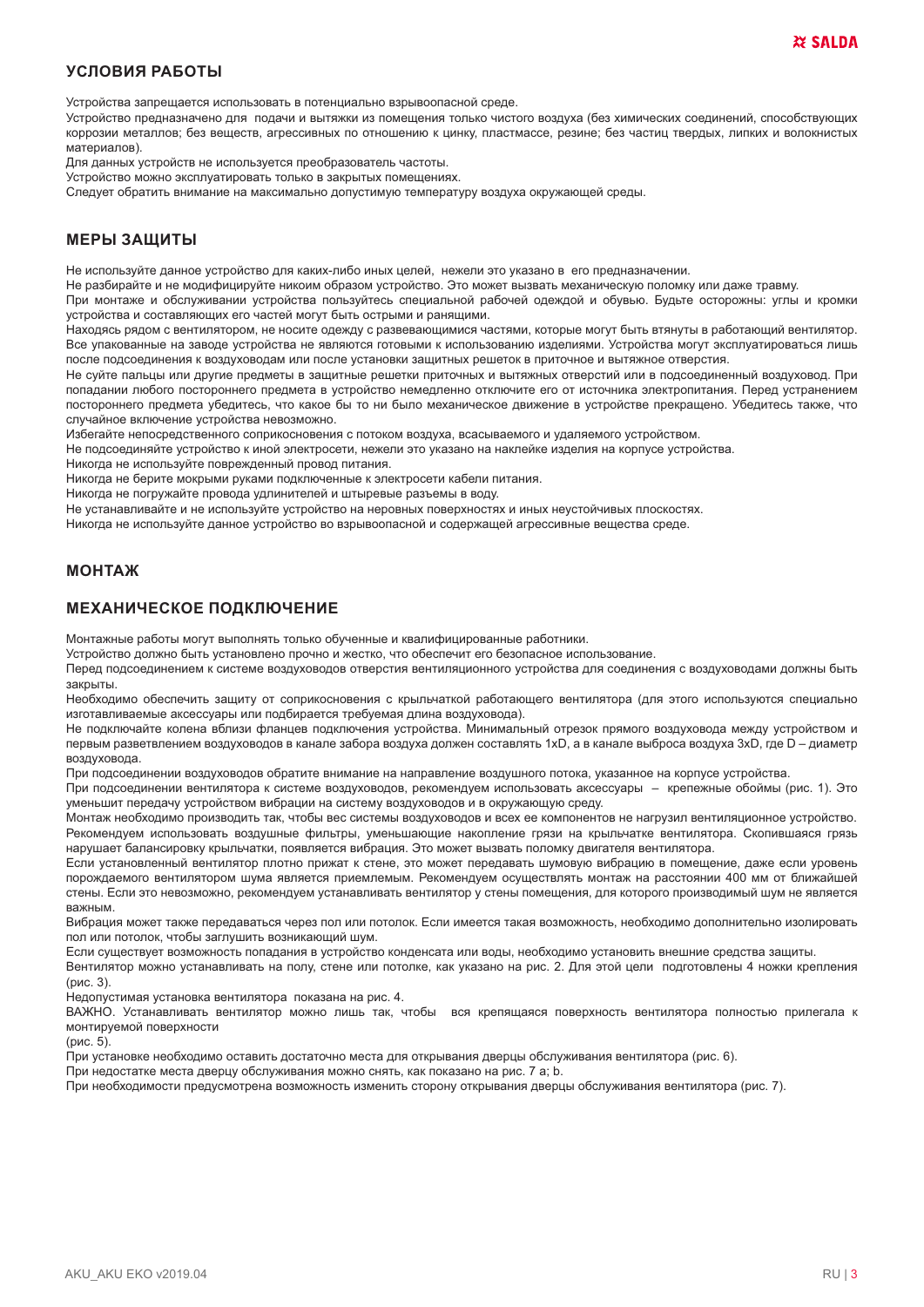

 $7<sub>b</sub>$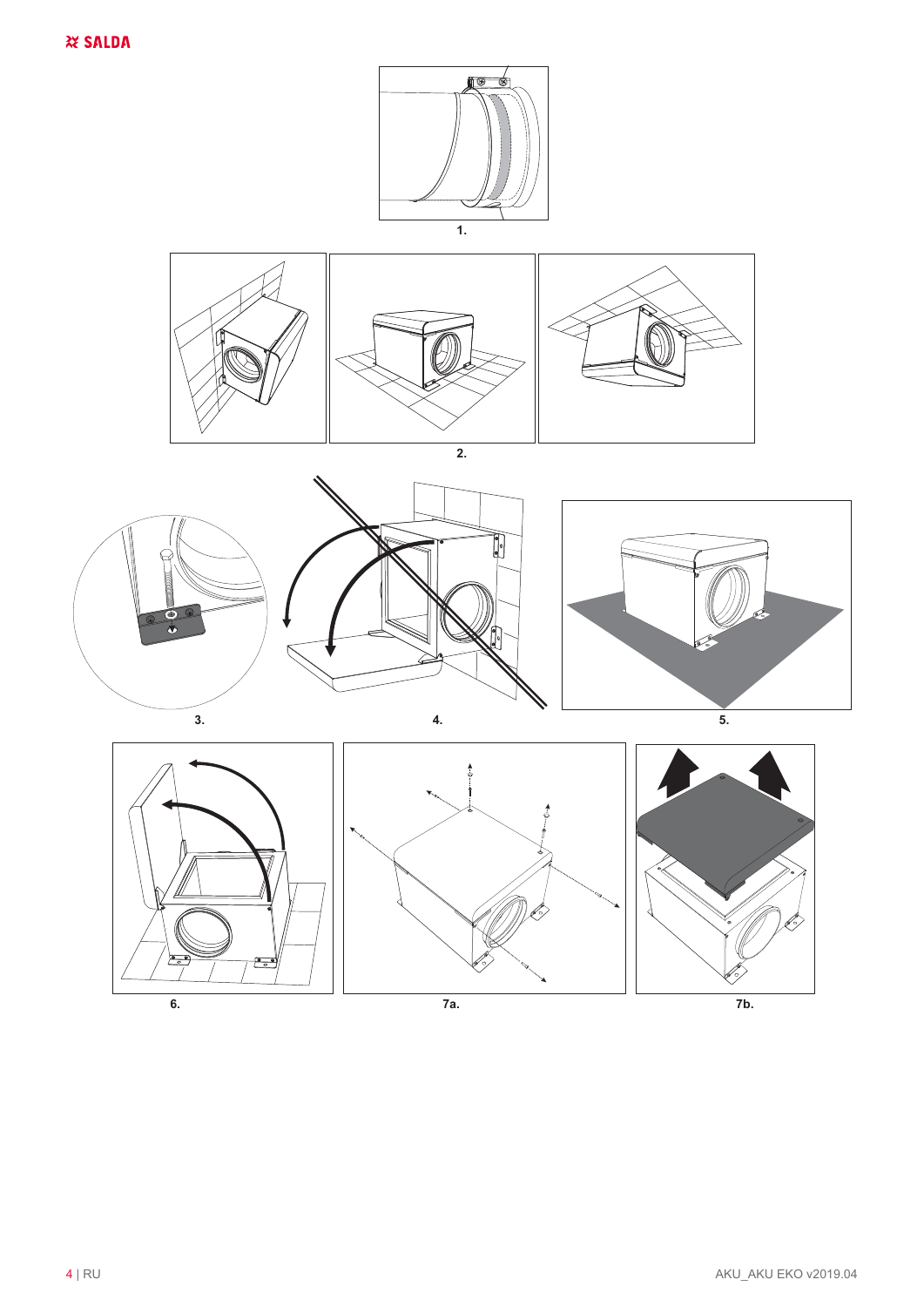

#### ЭЛЕКТРИЧЕСКОЕ ПОДКЛЮЧЕНИЕ

В устройствах имеются вращающиеся части и они подключаются к электросети. Это может порождать опасность для здоровья и жизни человека. Поэтому при выполнении монтажных работ необходимо соблюдать требования безопасности. В случае возникновения сомнений относительно безопасной установки и эксплуатации изделия, просим обращаться к производителю или его представителю. Монтажные работы могут выполнять только обученные и квалифицированные работники.

Убедитесь, что параметры сети электропитания соответствуют данным, указанным на наклейке изделия на корпусе устройства.

Кабель питания должен быть подобран в соответствии с мощностью устройства.

Вентилятор необходимо подключать согласно установленной для него схеме подключения, которая указана в настоящем документе, и как это отображено под крышкой клеммной коробки (рис.8).

Необходимо подключить внешнюю защиту устройства (автоматический выключатель или предохранитель) ток срабатывания которого подбирается в 1,5 раза больше, чем максимальный ток устройства (указан на наклейке изделия).

Устройство должно быть заземлено.

Если используется регулятор скорости вентилятора, необходимо убедиться, что он обеспечивает безопасную работу мотора.

Необходимо обеспечить минимальную скорость мотора, при котором открываются заслонки обратной тяги (если они установлены).





PE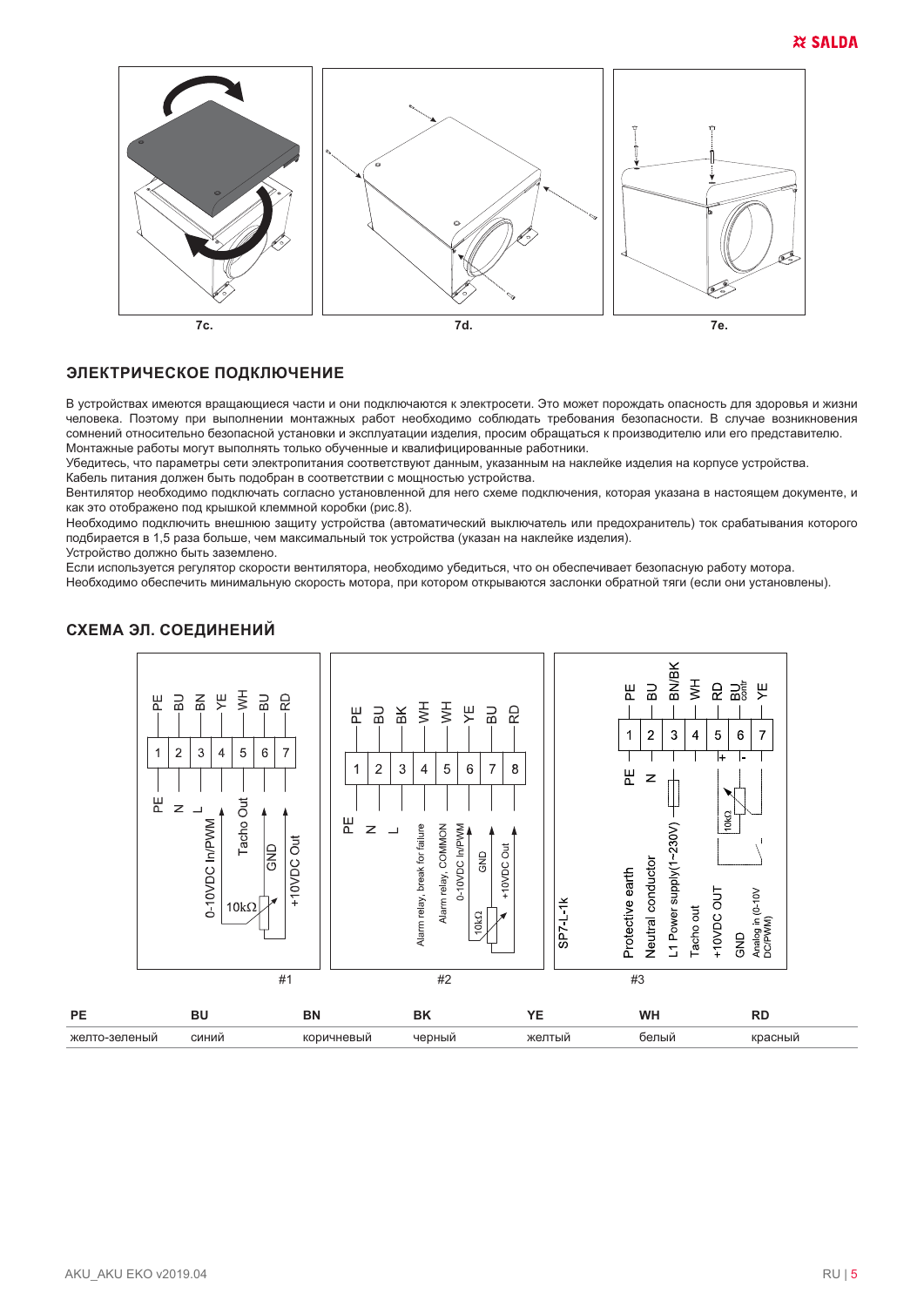



## ПУСК

Пуск устройства может производить только обученный и квалифицированный персонал.

Перед пуском устройства необходимо убедиться, что цепь питания соответствует указанным на наклейке изделия данным.

Перед пуском устройства необходимо убедиться, что устройство подключено к источнику электропитания согласно схеме подключения, отображенной в настоящем документе, а также приведенной под крышкой клеммной коробки.

Перед пуском вентилятора необходимо убедиться, что соблюдены все ранее перечисленные указания по безопасности и монтажу. После пуска устройства необходимо убедиться в том, что мотор вращается равномерно, не вибрирует и не издает постороннего шума. После пуска устройства необходимо проверить, соответствует ли создаваемый устройством поток воздуха направлению (направлениям) воздуха, указанному на корпусе.

Необходимо проверить, не превышает ли потребляемый мотором ток максимального тока (указан на наклейке изделия). Необходимо проверить, не перегревается ли мотор.

Запрещается включать и выключать вентилятор настолько часто, что это вызвало бы перегрев обмоток мотора или повреждение изоляции.

## **ОБСЛУЖИВАНИЕ**

Подшипники вентилятора не требуют обслуживания.

Если перед вентилятором отсутствует воздушный фильтр, единственное требование по обслуживанию вентилятора - чистка крыльчатки. Рекомендуется чистить крыльчатку хотя бы один раз в шесть месяцев.

Перед чисткой необходимо отключить напряжение питания и заблокировать выключатель, чтобы избежать в процессе работы случайного включения

Необходимо подождать, пока не прекратится какое бы то ни было механическое движение, остынет мотор.

Следует убедиться, что вентилятор и установленные к нему части и аксессуары смонтированы прочно и надежно.

Крыльчатку необходимо чистить осторожно, чтобы не нарушить ее балансировку.

Для чистки крыльчатки строго запрешается использовать абразивные чистяшие средства, химические вешества, очистители, струю сжатого воздуха и любые жидкости.

Запрещается мыть вентилятор какими бы то ни было жидкостями.

После осуществления технического обслуживания устройства и при монтаже его назад в воздуховоды необходимо произвести те же самые действия, которые были указаны в пунктах «монтаж» и «пуск», и соблюдать другие перечисленные в данном документе требования

## НЕИСПРАВНОСТИ И ИХ УСТРАНЕНИЕ

Устранение неисправностей могут осуществлять только обученные и квалифицированные работники.

Если устройство выключается, необходимо:

Проверить, соответствует ли напряжение и сила тока сети требованиям, указанным на наклейке изделия.

Проверить, поступает ли электрический ток в устройство.

После устранения проблем электропитания повторно включить устройство.

Если мотор повторно не включается, необходимо: Отключить напряжение питания.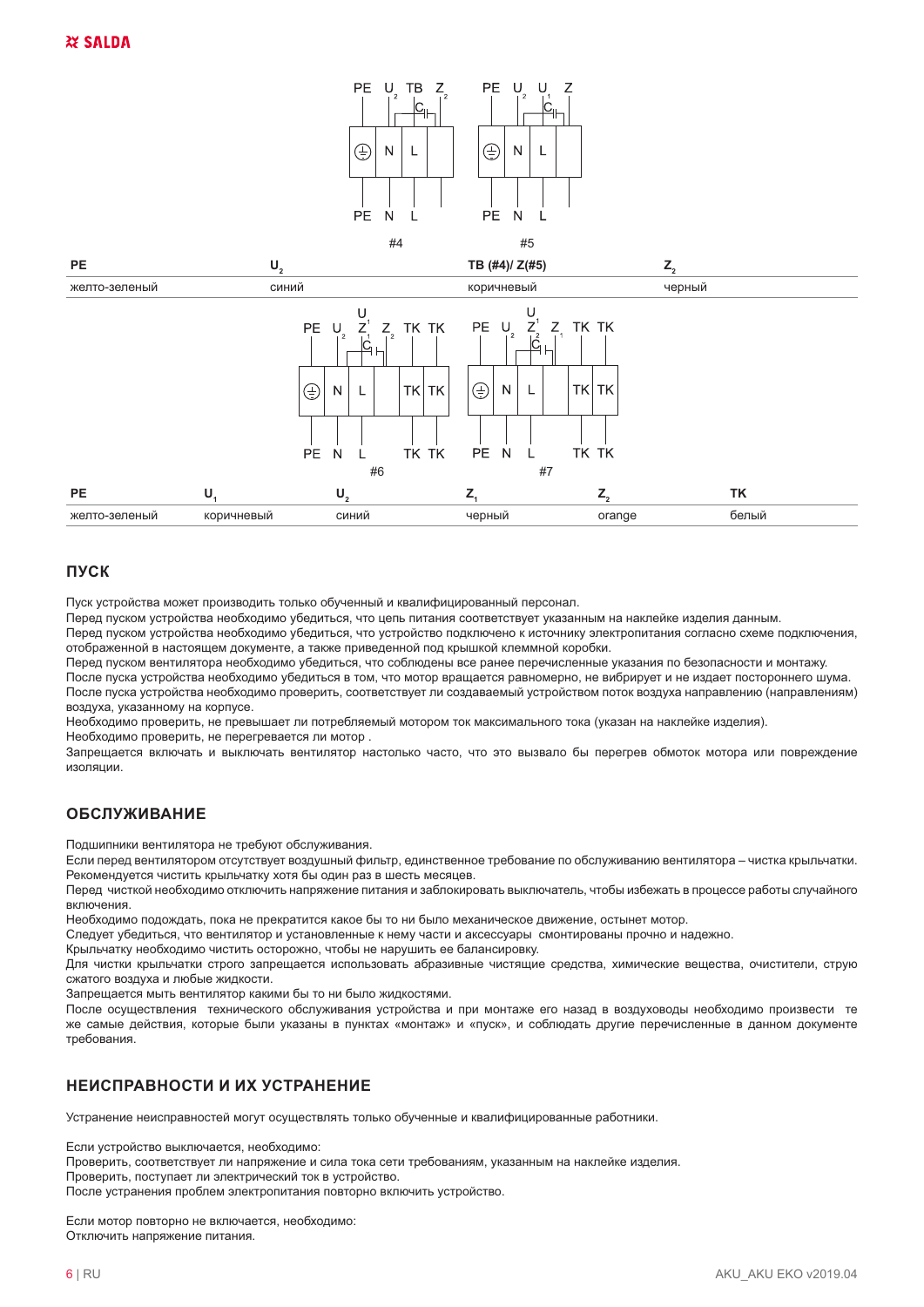Подождать, пока не прекратиться какое бы то ни было механическое движение, остынет мотор.<br>Убедиться, что крыльчатка не заблокирована.<br>Повторно включить устройство.

Если это не помогает, необходимо обратиться к поставщику.

## **РАЗМЕРЫ**



|                | в    | W    | н    | H <sub>1</sub> | M     | N     | øD   | Е    | S    | F    | G    | m            |
|----------------|------|------|------|----------------|-------|-------|------|------|------|------|------|--------------|
| <b>AKU</b>     | [мм] | [MM] | [MM] | [MM]           | [MM]  | [MM]  | [MM] | [MM] | [MM] | [MM] | [MM] | $[\kappa$ г] |
| 125 D          | 400  | 410  | 300  | 332            | 133   | 171,5 | 125  | 440  | 330  | 330  | 42   | 13,5         |
| 125 M          | 400  | 410  | 300  | 332            | 133   | 171,5 | 125  | 440  | 330  | 330  | 42   | 11,9         |
| 160 D          | 400  | 410  | 300  | 332            | 261,5 | 141   | 160  | 440  | 330  | 330  | 42   | 14           |
| 160 M          | 400  | 410  | 300  | 332            | 261,5 | 141   | 160  | 440  | 330  | 330  | 42   | 13,6         |
| 200 D          | 400  | 410  | 300  | 332            | 258   | 135   | 200  | 440  | 330  | 28   | 42   | 13,7         |
| 200 M          | 444  | 444  | 420  | 366            | 222   | 222   | 250  | 484  | 364  | 38   | 42   | 17,0         |
| 250 D          | 694  | 694  | 500  | 616            | 218   | 304   | 250  | 734  | 614  | 38   | 42   | 39,0         |
| 250 M          | 444  | 444  | 420  | 366            | 222   | 222   | 250  | 484  | 364  | 38   | 42   | 18,0         |
| 250 S          | 694  | 694  | 500  | 616            | 228   | 304   | 250  | 734  | 614  | 38   | 42   | 37,0         |
| 315 D          | 768  | 768  | 570  | 690            | 238   | 320   | 315  | 808  | 688  | 38   | 60   | 63,0         |
| 315 M          | 694  | 694  | 500  | 616            | 238   | 268   | 315  | 734  | 614  | 38   | 60   | 47,0         |
| 400 D          | 768  | 768  | 570  | 690            | 252   | 305   | 400  | 808  | 688  | 68   | 60   | 63,0         |
| 400 S          | 705  | 768  | 685  | 690            | 384   | 309   | 400  | 745  | 688  | 68   | 60   | 70,0         |
| <b>125 EKO</b> | 400  | 410  | 325  |                | 205   | 165,5 | 125  | 440  |      | 330  |      | 12,3         |
| <b>160 EKO</b> | 550  | 485  | 340  |                | 149   | 193   | 160  | 590  |      | 405  |      | 19,0         |
| <b>200 EKO</b> | 600  | 545  | 425  |                | 170   | 259,5 | 200  | 640  |      | 465  |      | 25,0         |
| <b>250 EKO</b> | 600  | 545  | 425  |                | 194   | 234,5 | 250  | 640  |      | 465  |      | 25,0         |
| 315 EKO        | 437  | 595  | 475  |                | 297,5 | 238   | 315  | 477  |      | 515  |      | 31,0         |

# ТЕХНИЧЕСКИЕ ДАННЫЕ

| <b>AKU EKO</b>        |               | 125      | 160      | 200      | 250      |          | 315      |
|-----------------------|---------------|----------|----------|----------|----------|----------|----------|
| фаза/напряжение       | [50 Hz/VAC]   | $-1,230$ | $-1,230$ |          | $-1,230$ | $-1,230$ | $-1,230$ |
| мощность              | [kW]          | 0,055    | 0,114    |          | 0,195    | 0,213    | 0,448    |
| сила тока             | [A]           | 0,46     | 0,99     |          | 1,45     | 1,69     | 2,8      |
| обороты               | $[min^{-1}]$  | 4480     | 3490     |          | 3380     | 3220     | 3580     |
| макс. темп. воздуха   | $[C^{\circ}]$ | 60       | 60       |          | 60       | 60       | 60       |
| класс защиты мотора   |               | $IP-44$  | $IP-44$  | $IP-44$  |          | $IP-44$  | $IP-54$  |
| схема эл. подключения |               | #1       | #1       |          | #3       | #1       | #2       |
| <b>AKU</b>            |               | 125 D    | 125 M    | 160 D    | 160 M    | 200 D    | 200 M    |
| фаза/напряжение       | [50 Hz/VAC]   | $-1,230$ | $-1,230$ | $-1,230$ | ~1.230   | ~1.230   | $-1,230$ |
| МОЩНОСТЬ              | [kW]          | 0,12     | 0,075    | 0,278    | 0,135    | 0,278    | 0,167    |
| сила тока             | [A]           | 0,53     | 0,33     | 1,2      | 0,59     | 1,2      | 0,72     |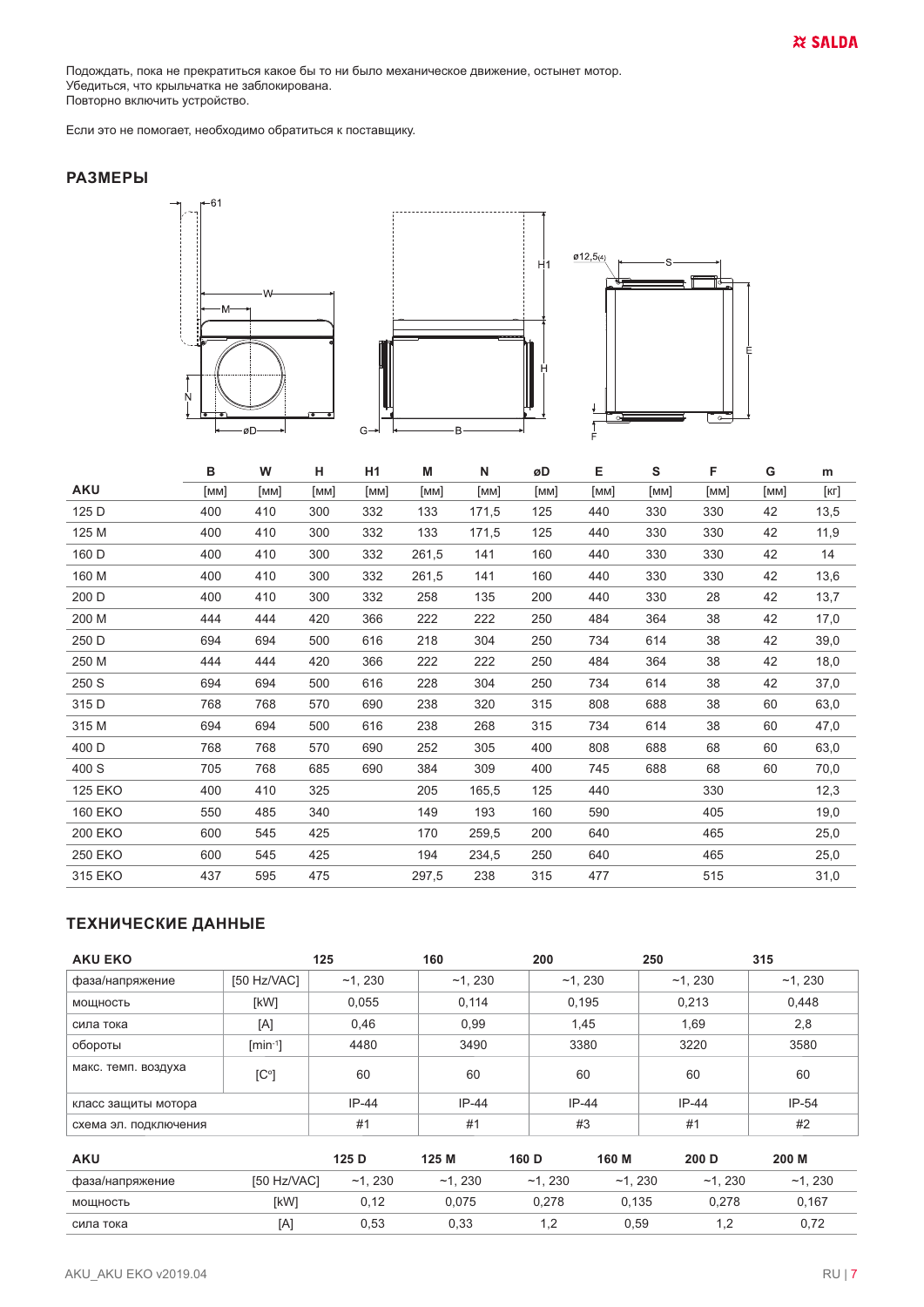# **XX SALDA**

| обороты               | $[min^{-1}]$ | 2480    | 2335    | 2647    | 2480    | 2647    | 1550    |
|-----------------------|--------------|---------|---------|---------|---------|---------|---------|
| - capacitor           | [µF]         |         |         |         | Δ       | b       |         |
| макс. темп. воздуха   | [C°]         | $+65$   | $+55$   | $+50$   | $+65$   | $+50$   | $+65$   |
| класс защиты мотора   |              | $IP-44$ | $IP-44$ | $IP-44$ | $IP-44$ | $IP-44$ | $IP-44$ |
| схема эл. подключения |              | #4      | #5      | #5      | #4      | #5      | #4      |
|                       |              |         |         |         |         |         |         |

|               | 250 D    | 250 M   | 250 S    | 315 D   | 315 M   | 400 D    | 400S     |
|---------------|----------|---------|----------|---------|---------|----------|----------|
| [50 Hz/VAC]   | $-1,230$ | ~1.230  | $-1,230$ | ~1.230  | ~1.230  | $-1,230$ | $-1,230$ |
| [kW]          | 0,545    | 0,265   | 0,31     | 1,505   | 0,95    | 1,72     | 1,474    |
| [A]           | 2,56     | 1,15    | 1,35     | 6,61    | 4,79    | 7,63     | 6,49     |
| $[min^{-1}]$  | 1190     | 2082    | 2665     | 1290    | 1210    | 1290     | 1500     |
| $[\mu F]$     | 10       | 5       | 10       | 35      | 16      | 35       | 25       |
| $[C^{\circ}]$ | $+40$    | $+40$   | $+60$    | $+40$   | $+40$   | $+40$    | $+40$    |
|               | $IP-54$  | $IP-44$ | $IP-44$  | $IP-54$ | $IP-54$ | $IP-54$  | $IP-54$  |
|               | #6       | #5      | #5       | #6      | #6      | #6       | #7       |
|               |          |         |          |         |         |          |          |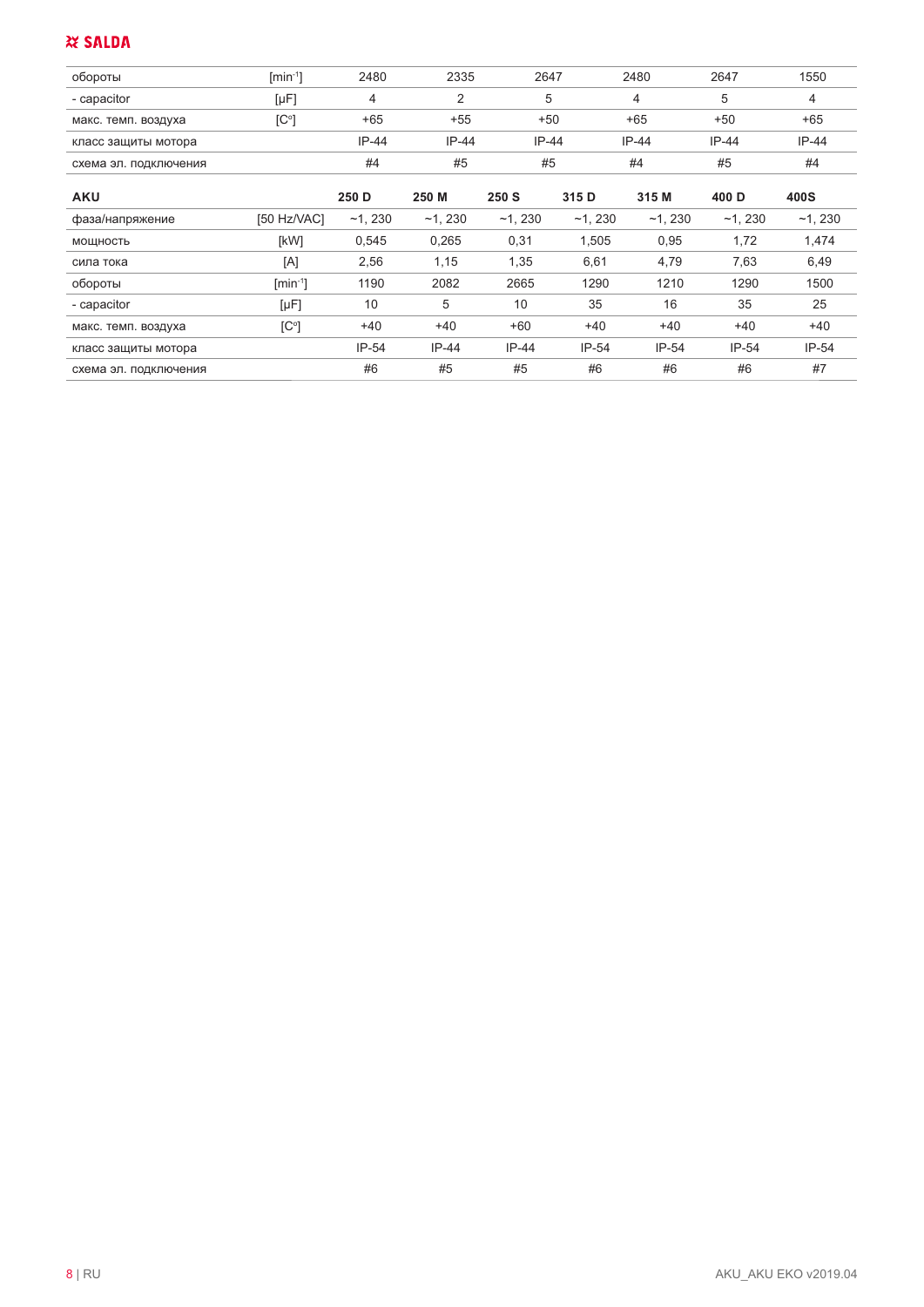#### **ECODESIGN DATA TABLE**

| <b>AKU</b>                                                        |                       | 125 D               | 125 M               | 160 D               | 160 M               | 200 D               | 200 M               |
|-------------------------------------------------------------------|-----------------------|---------------------|---------------------|---------------------|---------------------|---------------------|---------------------|
| Specific energy consumption (SEC) cold                            | [ $kWh/m^2a$ ]        | $-51,8$             | $-51,2$             | $-50,2$             | $-51,6$             | $-52$               | $-52$               |
| Specific energy consumption (SEC) average                         | [ $kWh/m^2a$ ]        | $-24,7$             | $-24,1$             | $-23,2$             | $-24,6$             | $-24.9$             | $+24.9$             |
| Specific energy consumption (SEC) warm                            | [ $kWh/m^2a$ ]        | $-9,2$              | $-8,6$              | $-7,7$              | $-9,1$              | $-9,4$              | $-9,4$              |
| Declared typology                                                 |                       | Unidirec-<br>tional | Unidirec-<br>tional | Unidirec-<br>tional | Unidirec-<br>tional | Unidirec-<br>tional | Unidirec-<br>tional |
| Type of drive installed (fan)                                     |                       | Variable            | Variable            | Variable            | Variable            | Variable            | Variable            |
| Type of heat recovery system                                      |                       | N/A                 | N/A                 | N/A                 | N/A                 | N/A                 | N/A                 |
| Thermal efficiency of heat recovery                               | [%]                   | N/A                 | N/A                 | N/A                 | N/A                 | N/A                 | N/A                 |
| Maximum flow rate                                                 | $\lceil m^3/h \rceil$ | 360                 | 195                 | 530                 | 407                 | 596                 | 596                 |
| Electric power input of the fan drive at maxi-<br>mum flow rate   | $\lceil W \rceil$     | 115                 | 73                  | 203                 | 135                 | 152                 | 152                 |
| Sound power level (Lwa)                                           | [dB(A)]               | 49                  | 47                  | 55                  | 52                  | 56                  | 56                  |
| Reference flow                                                    | $\lceil m^3/s \rceil$ | 0,07                | 0,04                | 0,1                 | 0,08                | 0,12                | 0,12                |
| Reference pressure difference                                     | [Pa]                  | 50                  | 50                  | 50                  | 50                  | 50                  | 50                  |
| <b>SPI</b>                                                        | $[ W/(m^3/h) ]$       | 0,22                | 0,26                | 0,31                | 0,23                | 0,21                | 0,21                |
| Control factor and control typology                               |                       | 0,65                | 0,65                | 0,65                | 0,65                | 0,65                | 0,65                |
| Declared maximum internal leakage rates                           | $1\%1$                | N/A                 | N/A                 | N/A                 | N/A                 | N/A                 | N/A                 |
| Declared maximum external leakage rates                           | [%]                   | <1                  | $<$ 1               | $<$ 1               | $<$ 1               | $<$ 1               | $<$ 1               |
| Possition and description of visual filter warn-<br>ing for RVU's |                       | N/A                 | N/A                 | N/A                 | N/A                 | N/A                 | N/A                 |
| AEC average                                                       | [kWh]                 | 145                 | 167                 | 205                 | 150                 | 135                 | 135                 |
| AEC cold                                                          | [kWh]                 | 145                 | 167                 | 205                 | 150                 | 135                 | 135                 |
| AEC warm                                                          | [kWh]                 | 145                 | 167                 | 205                 | 150                 | 135                 | 135                 |
| <b>AHS Average</b>                                                | [kWh/a]               | 2830                | 2830                | 2830                | 2830                | 2830                | 2830                |
| <b>AHS Cold</b>                                                   | [kWh/a]               | 5536                | 5536                | 5536                | 5536                | 5536                | 5536                |
| <b>AHS Warm</b>                                                   | [kWh/a]               | 1280                | 1280                | 1280                | 1280                | 1280                | 1280                |
| ErP Compliance                                                    |                       | 2018                | 2018                | 2018                | 2018                | 2018                | 2018                |
| Internet address for disassembly instructions                     |                       |                     |                     |                     |                     |                     | www.salda.lt        |

| <b>AKU EKO</b>                                                              |                                            | 125            | 160            | 200            | 250            | 315            |
|-----------------------------------------------------------------------------|--------------------------------------------|----------------|----------------|----------------|----------------|----------------|
| Declared typology                                                           |                                            | Unidirectional | Unidirectional | Unidirectional | Unidirectional | Unidirectional |
| Type of drive                                                               |                                            | Variable       | Variable       | Variable       | Variable       | Variable       |
| Type of HRS                                                                 |                                            | N/A            | N/A            | N/A            | N/A            | N/A            |
| Nominal NRVU flow rate                                                      | [ $m^3/s$ ]                                | 0,05           | 0,12           | 0,21           | 0,22           | 0,33           |
| Effective electric power input                                              | [ kW ]                                     | 0,05           | 0,09           | 0,17           | 0,22           | 0,4            |
| <b>SFPint</b>                                                               | [ $\textsf{W}/\textsf{(m}^3\textsf{/s)}$ ] | N/A            | N/A            | N/A            | N/A            | N/A            |
| Face velocity                                                               | ∫ m/s ]                                    | 0              | 0              | 0              | 0              | 0              |
| Normal external pressure                                                    | 「Pa ]                                      | 340            | 259            | 321            | 380            | 541            |
| Internal pressure drop of ventilation compo-<br>nents                       | 「Pa ]                                      | N/A            | N/A            | N/A            | N/A            | N/A            |
| Static efficiency of fans used in accordance<br>with Regulation No 327/2011 | i % 1                                      | 31,7           | 35,9           | 38,8           | 37,4           | 44,6           |
| Declared maximum external leakage                                           | [%]                                        | <1             | <1             | $<$ 1          | $<$ 1          | $<$ 1          |
| Casing sound power level (Lwa)                                              | [dB(A)]                                    | 60             | 56             | 60             | 63             | 67             |
| ErP Compliance                                                              |                                            | 2018           | 2018           | 2018           | 2018           | 2018           |
| Internet address for disassembly instructions                               |                                            |                |                |                |                | www.salda.lt   |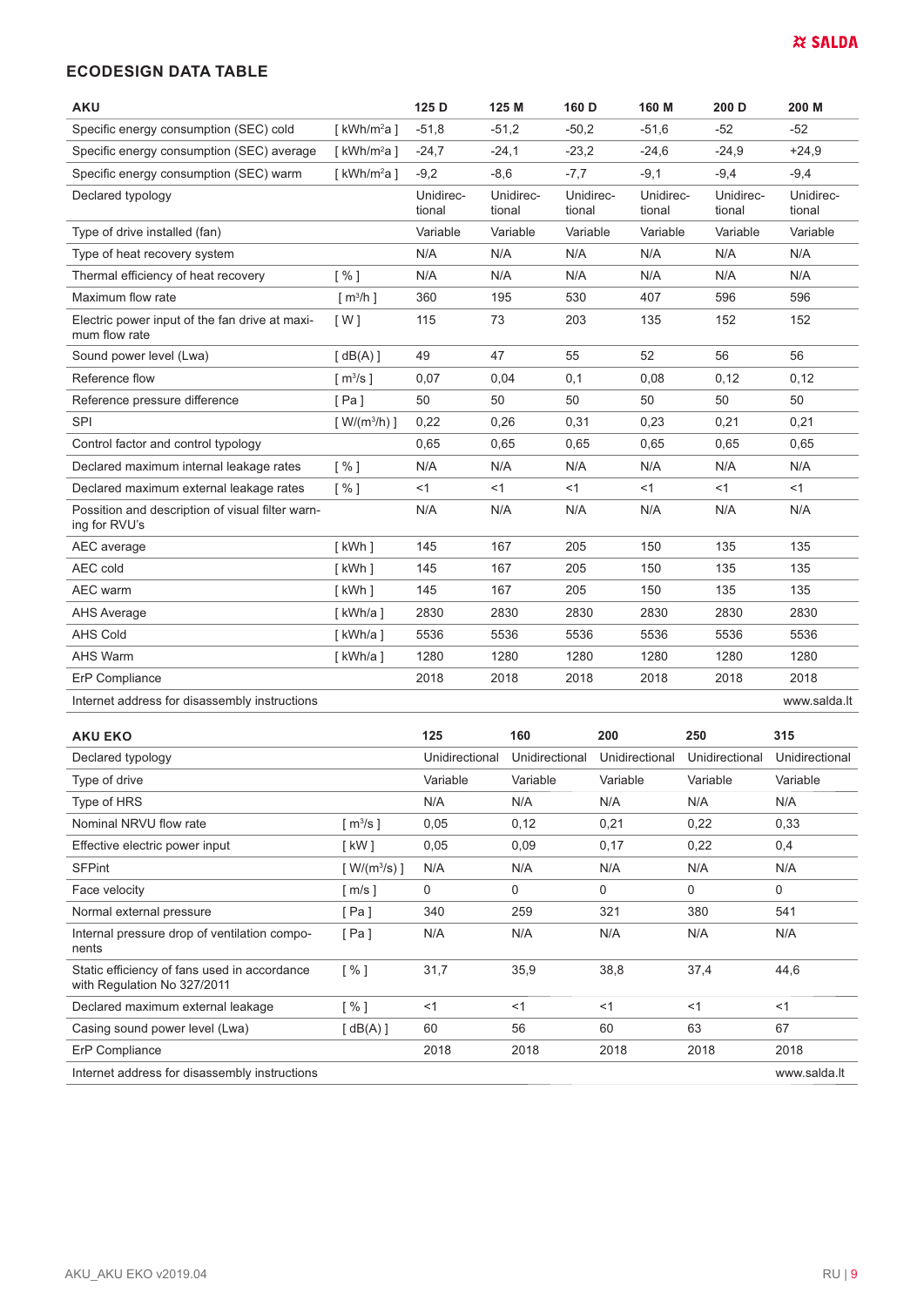#### **XX SALDA**

## ДЕКЛАРАЦИЯ СООТВЕТСТВИЯ

Производитель:

**SALDA, UAB** Ул. Рагайнес 100 **LT-78109 Шауляй, Литва** Тел.: +370 41 540415 www.salda.lt

Принимая на себя полную ответственность, заявляем, что продукты - вентиляционная установка:

Fan\*

#### (где «\*» означает возможный тип установки и модификацию).

связанные с настоящей декларацией, если их монтаж и эксплуатация осуществляется как это указано в инструкции по монтажу, соответствуют перечисленным далее директивам Европейского Союза:

Директива о машинах и механизмах 2006/42/ЕС Low Voltage Directive 2006/95/EC EMC Directive 2014/30/EU

The following regulations are applied in applicable parts:

#### Ecodesign requirements for ventilation units Nr. 1253/2014; Energy labeling of residential units Nr. 1254/2014.

К продуктам, в соответствующих долях, применяются следующие стандарты:

LST EN ISO 12100 - Safety of machinery - General principles for design - Risk assessment and risk reduction. LST EN 60204-1 - Safety of machinery - Electrical equipment of machines - Part 1: General requirements.

LST EN 60335-1 - Household and similar electrical appliances. Safety. Part 1: General requirements.

LST EN 60529 - Degrees of protection provided by enclosures (IP code).

LST EN 60034-5 - Rotating electrical machines. Part 5: Degrees of protection provided by the integral design of rotating electrical machines (IP  $code)$ 

LST EN 61000-6-2 - Electromagnetic compatibility (EMC) -- Part 6-2: Generic standards - Immunity for industrial environments. LST EN 61000-6-3 - Electromagnetic compatibility (EMC) -- Part 6-3: Generic standards - Emission standard for residential, commercial and light-industrial environments.

В случае любой модификации продуктов данная декларация лишается силы.

Уполномоченный орган: Публичное учреждение Служба технического надзора, ул. Наугардуко 41, LT - 03227 Вильнюс, Литва, идентификационный номер 1399.

Качество: Деятельность SALDA UAB соответствует международному стандарту системы менеджмента качества ISO 9001:2015.

2019-02-01 Дата

 $\frac{1}{100}$ 

Гиедрюс Тауянис Директор группы по развитию продуктов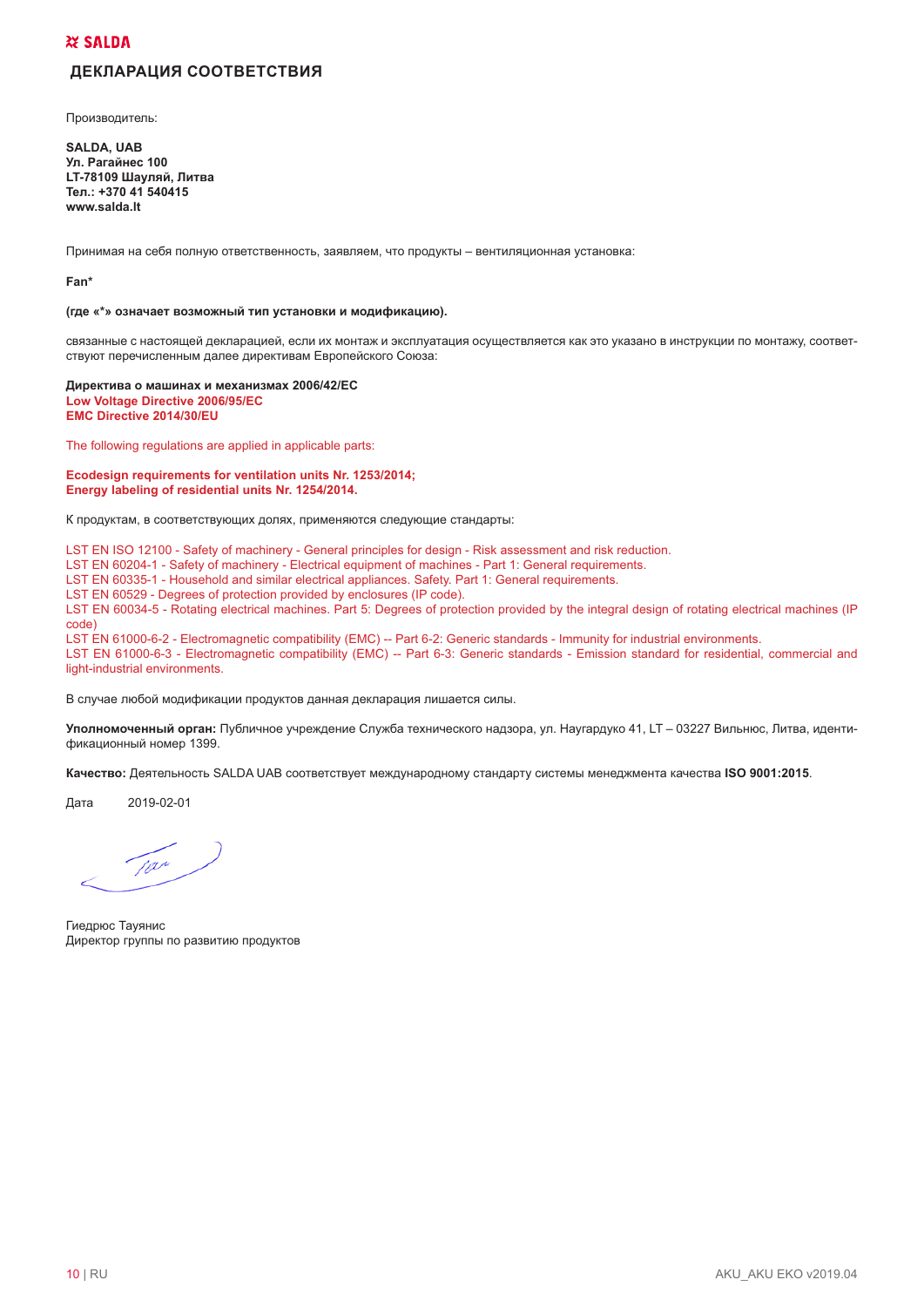#### **ГАРАНТИЯ**

1. Изготовленное нами оборудование проходит испытания до отправки и отгружено из нашего завода в нормальном рабочем состоянии. Протокол испытаний прилагается. Прямому покупателю мы предоставляем Гарантию, в течении 2 лет, считая от даты выставления счета. 2. Если выясняется, что оборудование было повреждено во время перевозки, то претензии должны предъявляться перевозчику, посколь-

ку мы не принимаем на себя никакой ответственности за такое повреждение.

3. Эта гарантия не распространяется если:

- 3.1. не следуют инструкциям транспортировки, хранения, установки и обслуживания;
- 3.2. неправильной эксплуатации, установки, пренебрежительного обслуживания;
- 3.3. оборудованию, которому без нашего ведома и согласия были выполнены изменения или неквалифицированный ремонт;
- 3.4. установка используется не по прямому назначению.
- 4. Гарантия не распространяется на следующие случаи неисправностей:
	- 4.1. при механических повреждениях;
	- 4.2. при повреждениях из-за внутрь попавших посторонних вешей, материалов, жидкостей:
- 4.3. когда повреждение появляется после стихийных бедствий, аварии (изменение напряжения в сети, молния и т.д.) или несчастного случая.

5. Компания не несет ответственности за любые повреждения, причиненные прямо или косвенно, если они вызваны несоблюдением правил и условий использованием устройства, преднамеренным или небрежным поведением пользователей или третьих лиц.

Описанные ошибки эксплуатации и повреждения оборудования легко заметны, когда оборудование возвращается на наш завод и проводится первичный осмотр. Если покупатель устанавливает, что оборудование не работает или есть дефекты, то покупатель должен сообщить об этом нам в течение пяти дней и вернуть оборудование изготовителю на завод. Затраты доставки оплачиваются клиентом.



Производитель может в любое время изменить этот технический паспорт без предупреждения, если в нем найдены типографические ошибки, или неточная информация, также усовершенствовав программы и (или) оборудование. Такие изменения будут внесены в новые издания технического паспорта. Все иллюстрации предназначены только иллюстрировать, по этому на них показанная установка может не соответствовать оригиналу.

## ГАРАНТИЙНЫЙ ТАЛОН

Гарантийный срок 24 Месяца\*

Я получил полный набор готового к применению продукта и инструкции по применению. Условия гарантии прочитал и согласен с ними:

Подпись покупателя

#### \*Смотрите, УСЛОВИЯ ГАРАНТИИ

Уважаемый клиент, мы ценим Ваш выбор и гарантируем, что все вентиляционное оборудование, произведенное на нашем заводе проверено и тщательно протестировано. Покупателю продается и с территории завода отгружается и доставляется качественный товар. Вам предоставляется гарантия 24 месяца от даты выставления счета-фактуры. Нам важно ваше мнение, поэтому мы всегда ждем ваших замечаний, отзывов или предложения для улучшения технических и эксплуатационных параметров установок. Чтобы исключить недоразумения, просим внимательно ознакомиться с инструкцией монтажа и эксплуатации прибора. Серийный номер устройства на серебряной этикетке, прикрепленной к устройству, должен совпадать с номером, указанным в гарантийном талоне.

Гарантийный талон действителен, когда понятны печать продавца, записи продавца. Указанные данные запрещено каким-либо образом изменять, удалять или перезаписывать - такой талон недействителен.

Настоящим гарантийным талоном производитель подтверждает установленные законом обязательства по обеспечению защиты прав потребителей при обнаружении дефектов продукта.

Производитель оставляет за собой право отказать в предоставлении бесплатных услуг, если не соблюдены следующие условия  $2909H$